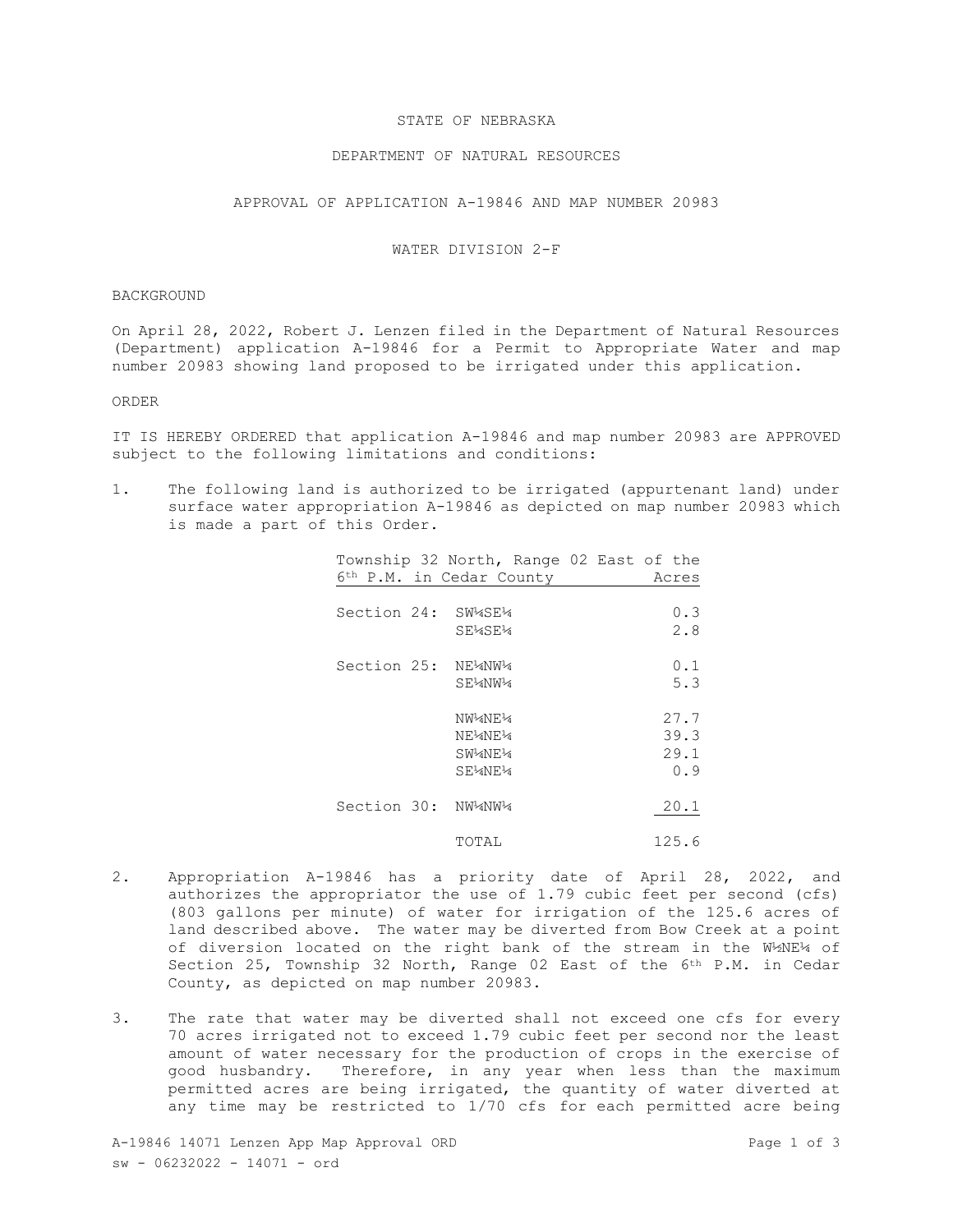irrigated that year. This appropriation of water under any circumstance shall be limited annually to three acre-feet per acre of land on which water is actually and beneficially applied.

- 4. Only the land shown on map number 20983 may be irrigated under appropriation A-19846 unless a change is authorized by subsequent Order of the Department.
- 5. If during the course of construction of the irrigation project it is determined that there is a difference in the number and/or location of acres from the approved map, an amended project map may be filed for an equal or lesser number of acres prior to the beneficial use investigation deadline. The Department, at its sole discretion, must determine that the change from the original map remains within the original project concept and does not violate any rules and/or statutes and will not harm another appropriator. The amended map may then be approved by Order of the Department for an equal or lesser number of acres of land or amount of water than originally granted.
- 6. A measuring device, approved by the Department, may be required if so ordered by the Department.
- 7. The appropriator must comply with all relevant statutes. The statutes include, but are not limited to, the following:
	- A. Notify the Department of any change in ownership or address.
	- B. Notify the Department of the name and address of the person responsible for the use of the water appropriation (this may include farm managers, tenants, or relatives that actually apply the water to the approved use).
- 8. The appropriator must comply with the following deadlines:
	- A. The appropriator must proceed diligently with the construction unless interrupted by some unavoidable and natural cause.
	- B. The appropriation is not considered perfected until water has been beneficially applied for the purpose stated in this Order. The water appropriated under A-19846 must be beneficially used by September 1, 2025.
- 9. After September 1, 2025, a field investigation will be conducted to determine the lands where water has been beneficially applied.
	- A. If the entire appropriation is found to have water beneficially applied, a Certificate of Perfected Appropriation will be issued by the Department for A-19846.
	- B. If a portion of the appropriation is found to have had water beneficially applied within the original project concept the Department may, at its discretion, modify the project map and land listing to represent the conditions found during the field investigation. The number of acres and diversion rate determined by the Department will not exceed what is granted by this Order. A Certificate of Perfected Appropriation specifying the final